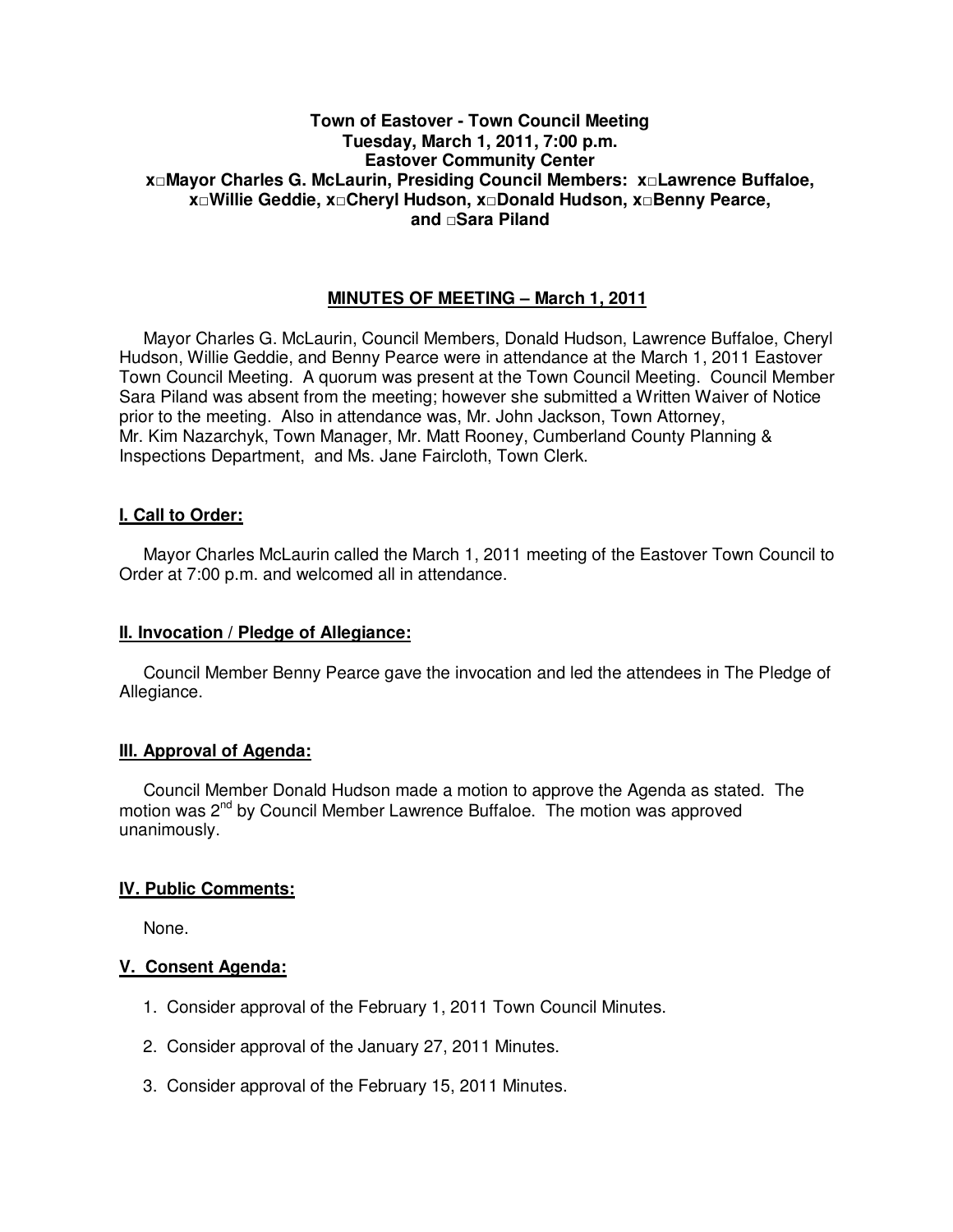4. Consider approval of the January 31, 2010 Financial Report.

Council Member Cheryl Hudson made a motion to approve the Consent Agenda as stated. The motion was 2<sup>nd</sup> by Council Member Willie Geddie. The motion was approved unanimously.

#### **VI. Discussion Agenda:**

#### **Agenda Item #1:**

#### **Consider contract for 200 ft. of ditching at Woodland Park.**

Mr. Kim Nazarchyk stated that he had received three bids on the ditching project for Woodland Park. He stated that two of the companies are local and one is a well established company. They are as follows:

- 1. Thurman Trucking \$7,300.00
- 2. McDonald Materials, Inc. \$7,200.00
- 3. Highland Paving \$9,100.00

 Mr. Nazarchyk stated that the ditch will fight erosion and he recommends Thurmond Trucking at a cost of \$7,300.00 as he submitted a more detailed bid than McDonald Materials Inc. He stated that he must notify the DOT three days prior to work beginning, as this is on DOT right of way. Council Member Benny Pearce asked if the Board of Education had been notified of what we are doing at the Park. Mr. Nazarchyk stated that he had informed Mr. Kinlaw at the Board of Education and has had no response as of this date.

 Council Member Benny Pearce made a motion to accept the bid from Thurmond Trucking with a cost of \$7,300.00. The motion was  $2^{nd}$  by Council Member Lawrence Buffaloe. The motion was approved unanimously.

#### **VII. Receive Mayors Update**:

 Mayor McLaurin presented the Council a concept and design of Talley Woodland Park. It included stepping stones, stone plaque with the name on it, a deck/stage with electricity, a 250 foot fence in front of Middle Road, landscaping, etc. He stated that they are trying hard to have the Park ready for Heritage Day and be dedicated on that day. Mayor McLaurin stated that Armstrong School is very happy about the Park. Mayor McLaurin stated that the Civic Association is going to donate \$10,000 for Talley Woodland Park for the concept and design presented.

 Council Member Cheryl Hudson made a motion to approve the concept and design of Talley Woodland Park as presented, and to use the Civic Association funds to pay for the project. The motion was  $2^{nd}$  by Council Member Donald Hudson. The motion was approved unanimously.

Mayor McLaurin stated that we need 3 flag poles at the Community Center, so we can fly